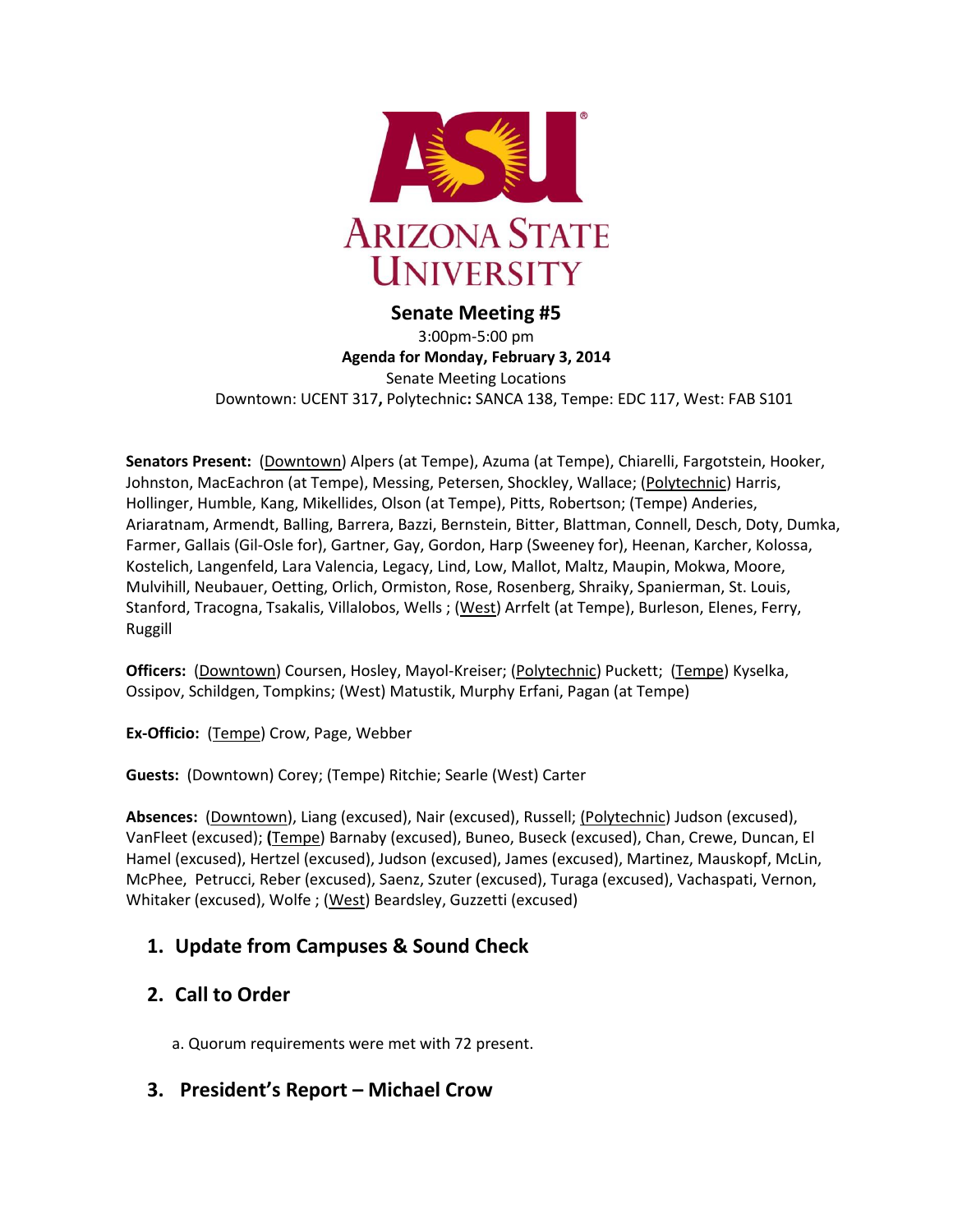Generally, everything is going well. For example, record levels of retention and applications continue, especially applications from international students. Online faculty have performed well illustrated by 90% retention for online students, this is unheard of retention. Progress toward sustainability objectives includes solar energy expansion, landfill waste diversion, alternative transportation and LEED certified buildings are examples of how staff members are making it all work. Budget: The state investment request is in the final stages of legislative engagement. Requests include: complete parity funding, performance funding, and bonded indebtedness for research infrastructure funding. The request does not include an increase in undergraduate in-state tuition. For the next several years, the goal is to limit annual tuition increases to no more than three percent. At the next Arizona Board of Regents meeting, an update on the strategic planning framework will be presented. At this ABOR meeting, President Crow will begin with the request to be known as the Enterprise University. In response to questions, Dr. Crow indicated that ASU Online enrollment growth involves a different tuition model even though many online students are in-state. As far as plans to expand funding for the ASU West campus, Dr. Crow stated that schools, colleges and programs are the basis for funding programs rather than specific campuses. However, programs were moved to the West campus to allow them to grow.

# **4. UAC Chair's Report –** Thomas Schildgen

With the velocity of change now faster than ever, the Senate needs to improve its reaction to what's critical to advancing the institution. President Schildgen is reaching out to deans and directors to help raise awareness of everyone's work for the Senate. Reports will be forthcoming from the task forces on institutional ethics and integrity as well as the ad-hoc committee on domestic violence and intimate partner abuse. President Schildgen mentioned numerous faculty accomplishments, all of which are posted on the Senate website. Kathleen Puckett is this month's featured senator. ASU is hosting the Arizona Board of Regents meeting, as well as a University Senate Breakfast with the regents. At the breakfast, a presentation will feature six faculty members and how they are contributing to the ABOR 2020 Vision goals for the university.

# **5. Old Business**

#### **a. Motion from the Ad-hoc committee on new Course proposal processes**

Senate **[Motion 2014-44](http://usenate.asu.edu/node/4864)** New Course Proposals-Balancing Speed and Responsiveness with Rigor and **Quality** 

President Schildgen stated this is a reaffirmation of the sound practices in place and the importance of diligence on the part of all faculty and administrators in the area of new course proposals.

#### **Final Votes Recorded 68=Yes 7=No 4=Abstain Senate Motion 2014-44 was approved.**

**b. New course proposal consent agenda (1st read via e-mail on January 17, 2014)**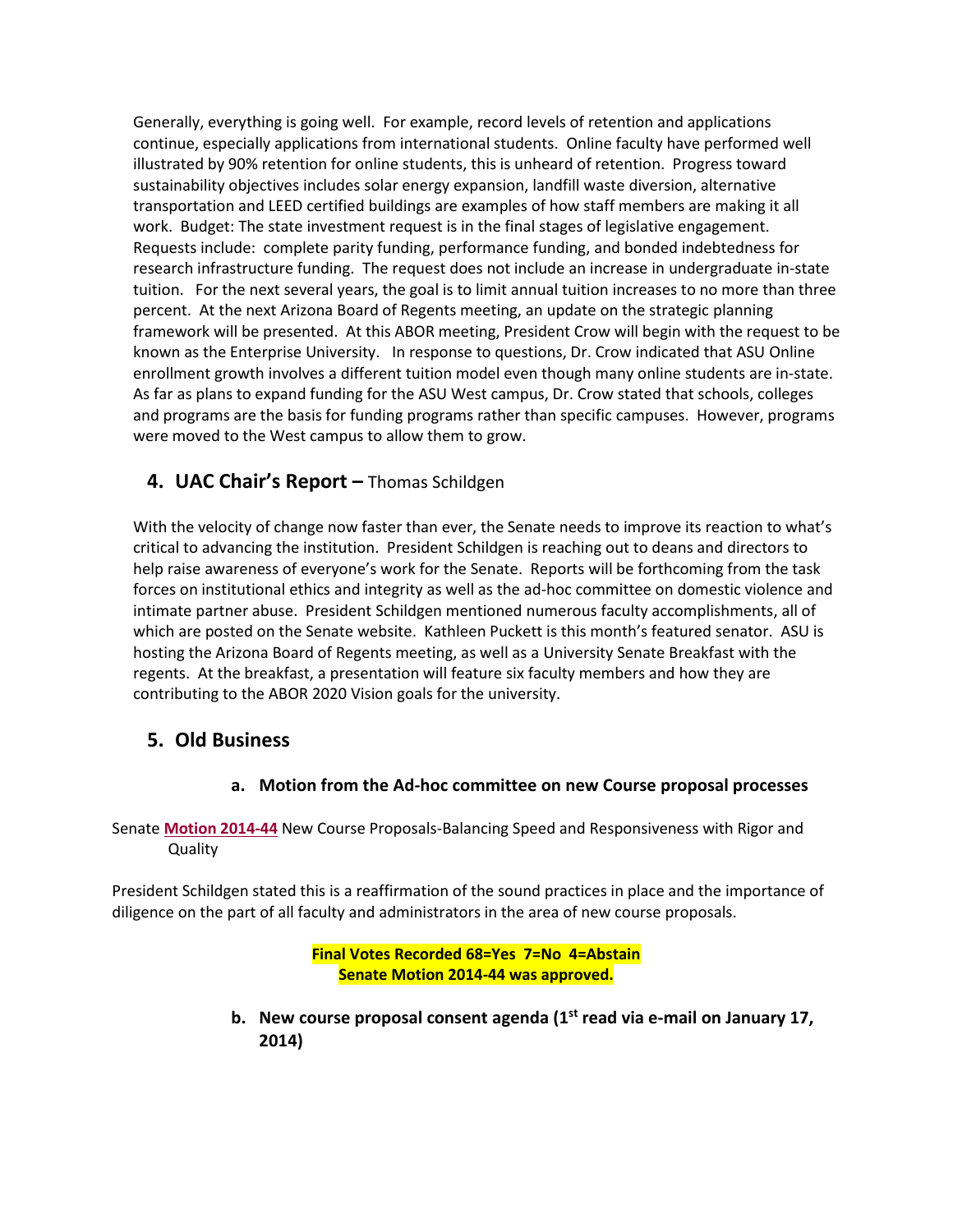Senate **[Motion 2014-47](http://usenate.asu.edu/node/4883)** new course proposals

#### **Final Votes Recorded 71=Yes 2=No 6=Abstain Senate Motion 2014-47was approved.**

#### **c. CAPC consent agenda**

- Senate **[Motion 2014-38](http://usenate.asu.edu/node/4852)** Request from the College of Liberal Arts and Sciences School of Life Sciences/School of Historical, Philosophical & Religious Studies – for the establishment of a graduate certificate – Nonfiction Writing and Publishing
- Senate **[Motion 2014-39](http://usenate.asu.edu/node/4853)** Request from the College of Liberal Arts and Sciences School of Politics and Global Studies – for the establishment of an undergraduate certificate – Political Entrepreneurship through Internships: Local to Global
- Senate **[Motion 2014-40](http://usenate.asu.edu/node/4854)** Request from the College of Public Programs–Dean's Office for the establishment of a graduate certificate – Program Evaluation
- Senate **[Motion 2014-41](http://usenate.asu.edu/node/4855)** Request from the College of Public Programs–Dean's Office for the establishment of a graduate degree – MS in Program Evaluation

**Final Votes Recorded 71=Yes 3=No 5=Abstain Senate Motions 2014/38-42 were approved.**

#### **d. Other motions (1st read via e-mail on 1-10-2014)**

Senate **[Motion 2014-45](http://usenate.asu.edu/node/4880)** Request from the Ira A. Fulton Schools of Engineering for the reorganization of the Polytechnic campus academic programs

President Schildgen stated that this reorganization represents an opportunity for the Polytechnic campus to advance at the same rate that the rest of the institution is advancing. President Crow had requested that each of the colleges have at least one or more nationally ranked programs, and becoming a school under the Ira A. Fulton Schools of Engineering, the degree programs that were in CTI would be able to better recruit students and faculty for the Fall 2014. Senator Robertson stated that it is important to keep changes transparent to stay ahead of speculation during the reorganization. Question: is the motion from Fulton schools, and how does it request reorganization? President Schildgen stated he made the motion after discussion with the upper administration and in consultation with Fulton schools. Provost Page addressed Senator Robertson's concerns regarding speculation, saying…no news is no news and that he plans on continuing to engage with everyone along the way. President Schildgen informed the body that multiple meetings were held with all faculties and staff to discuss this merger, and while the full effect of the re-organization does not take effect until Fall 2014 and some students had already expressed hoped that they would graduate under the Fulton Schools this May.

> **Final Votes Recorded 52=Yes 13=No 15=Abstain Senate Motions 2014-45 was approved**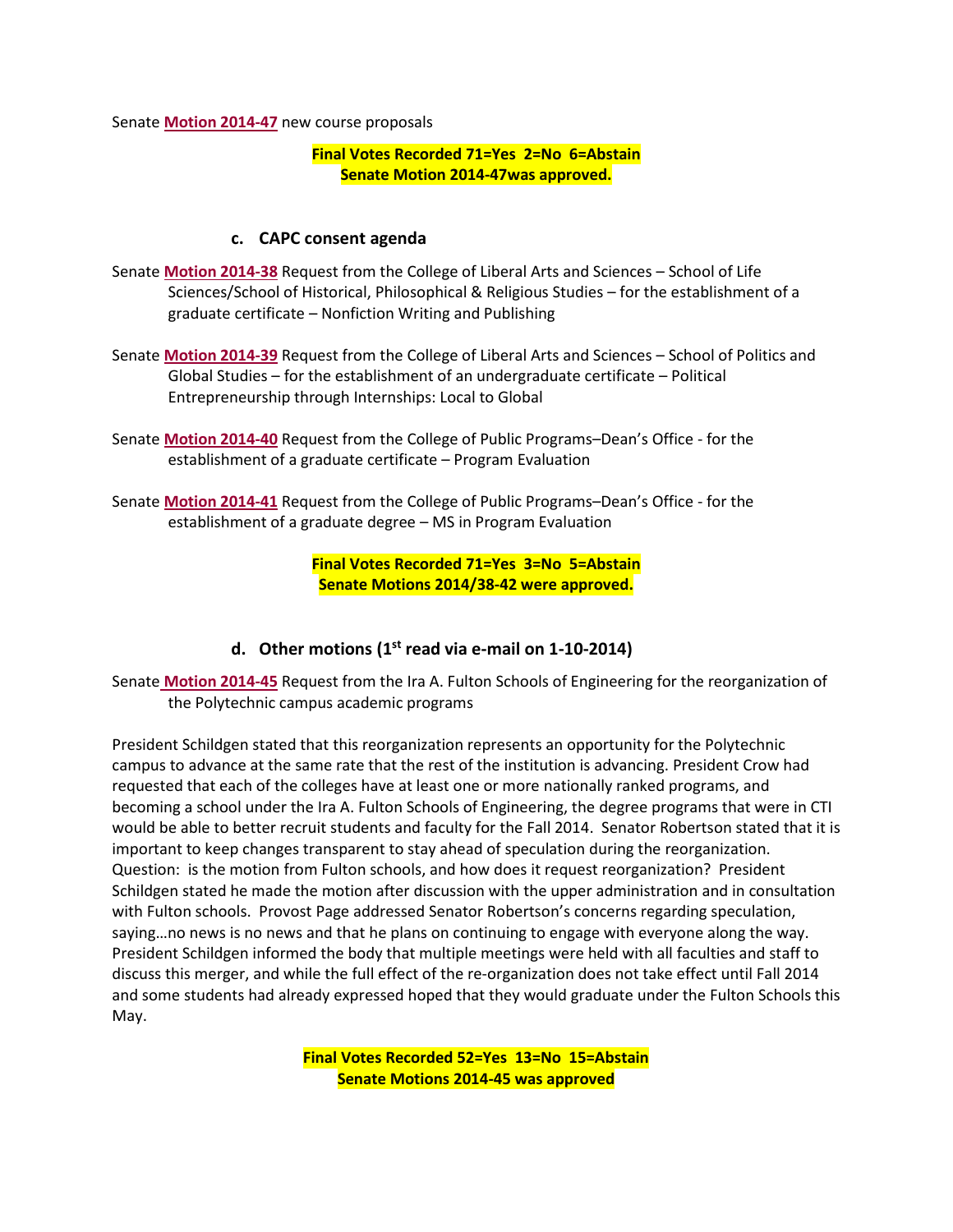## **6. New Business**

### **a. CAPC Motions**

Senate **[Motion 2014-48](http://usenate.asu.edu/node/4884)** Request from the College of Liberal Arts and Sciences-Hugh Downs School of Human Communication for the establishment of an undergraduate certificate in Civil Communication

CAPC Chair Eduardo Pagan presented this motion as a first read.

### **b. Committee Motions**

Senate **[Motion 2014-46](http://usenate.asu.edu/node/4882)** new policy on retention of research data responsibilities

Senator Comfort presented details relating to this motion, indicating policy is needed to address misconduct in research: fabrication, falsification and plagiarism. In the ACD policies, no explicit policy for research and data retention exists. The proposed policy addresses the fact that research records such as lab notebooks and any other records needed to replicate and evaluate research results should be maintained in accordance with the faculty members discipline and ASU's retention policies. The motion states that Principle Investigators have primary responsibility for maintaining data and records on behalf of the university. Dr. Comfort suggested units be aware of this proposed new ACD policy since it will affect research. Questions comments or feedback should be sent to, [joseph.comfort@asu.edu](mailto:joseph.comfort@asu.edu)

#### **CAPC information items can be found in the Senate Meeting #5 agenda under**

**Appendix-A**

## **7. Committee Reports:**

- **a. Task Force on Institutional Ethics- Co-Chair,** Cristi Coursen**.** The task force has met four times and examined core values - what are they, what should they be? The message on institutional integrity needs to be organized into one statement and include expectations. Partnerships are being created as a result. The task force will report to the Senate at end of March.
- **b. Ad-hoc Committee on Domestic Violence and Intimate Partner Abuse Policies-Tom Schildgen.** The task force meets next week and is focused on creating a website where individuals can quickly find resources and services that are available.
- **8. Open Forum**